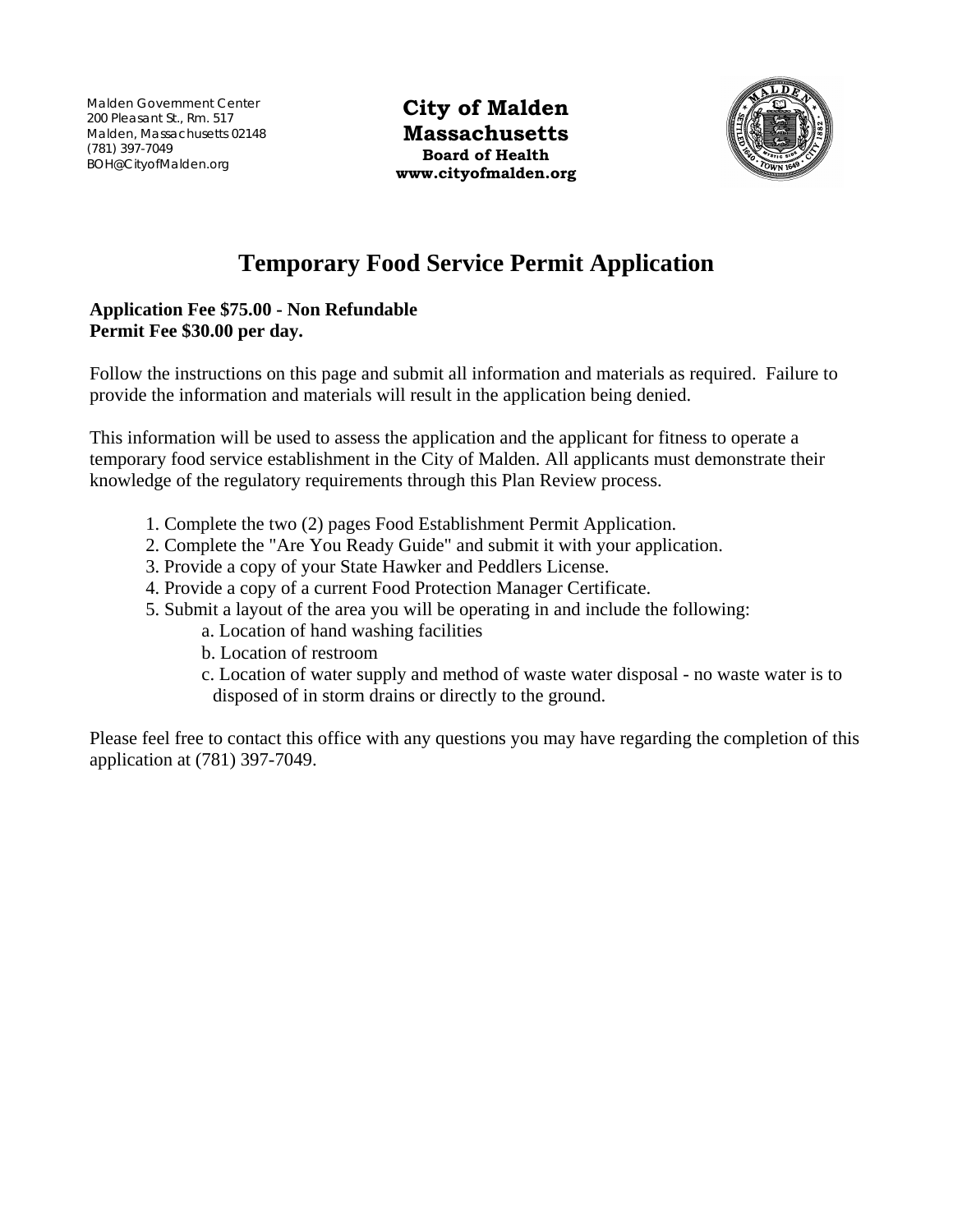|                                                                                      |                | FOR BOARD OF HEALTH USE ONLY |                 |
|--------------------------------------------------------------------------------------|----------------|------------------------------|-----------------|
| Date Received                                                                        | Date Inspected | Approved By                  | Permit # Issued |
|                                                                                      |                | Malden Board of Health       |                 |
| Malden Government Center<br>200 Pleasant St., Rm. 517<br>Malden, Massachusetts 02148 |                |                              |                 |

# **Temporary Food Service Permit Application**

(781) 397-7049

Email: BOH@CityofMalden.org

*(Application must be submitted at least 30 days before the planned opening date)* 

| 1) Establishment Name:                                                                          |          |                       |                                                                       |
|-------------------------------------------------------------------------------------------------|----------|-----------------------|-----------------------------------------------------------------------|
| 2) Establishment Address:                                                                       |          |                       |                                                                       |
| 3a) Establishment Mailing Address (if different):                                               |          |                       |                                                                       |
| 3b) Email Address:                                                                              |          |                       |                                                                       |
| 4) Establishment Telephone No:                                                                  |          |                       |                                                                       |
| 5) Applicant Name & Title:                                                                      |          |                       |                                                                       |
| 6) Applicant Address:                                                                           |          |                       |                                                                       |
| 7) Applicant Telephone No.:                                                                     |          | 24 Hour Emergency No: |                                                                       |
| 8) Owner Name & Title (if different from applicant):                                            |          |                       |                                                                       |
| 9) Owner Address (if different from applicant):                                                 |          |                       |                                                                       |
| 10) Establishment Owned By:                                                                     |          |                       | 11) If a corporation or partnership, give name, title and officers or |
|                                                                                                 | partner. |                       |                                                                       |
|                                                                                                 |          |                       |                                                                       |
| A corporation:                                                                                  | Name     | Title                 | Home Address                                                          |
| A partnership:                                                                                  |          |                       |                                                                       |
| An association:                                                                                 |          |                       |                                                                       |
| An individual:<br>Other legal entity:                                                           |          |                       |                                                                       |
|                                                                                                 |          |                       |                                                                       |
| 12) Person Directly Responsible For Daily Operations (Owner, Person-In-Charge, Supervisor, Mgr) |          |                       |                                                                       |
| Name & Title:                                                                                   |          |                       |                                                                       |
| Address:                                                                                        |          |                       |                                                                       |
| Telephone No:<br>Fax:                                                                           |          |                       |                                                                       |
| Emergency Telephone No:                                                                         |          |                       |                                                                       |
| 13) District or Regional Supervisor (if applicable)                                             |          |                       |                                                                       |
| Name & Title:                                                                                   |          |                       |                                                                       |
| Address:                                                                                        |          |                       |                                                                       |
| Telephone No:                                                                                   |          | Fax:                  |                                                                       |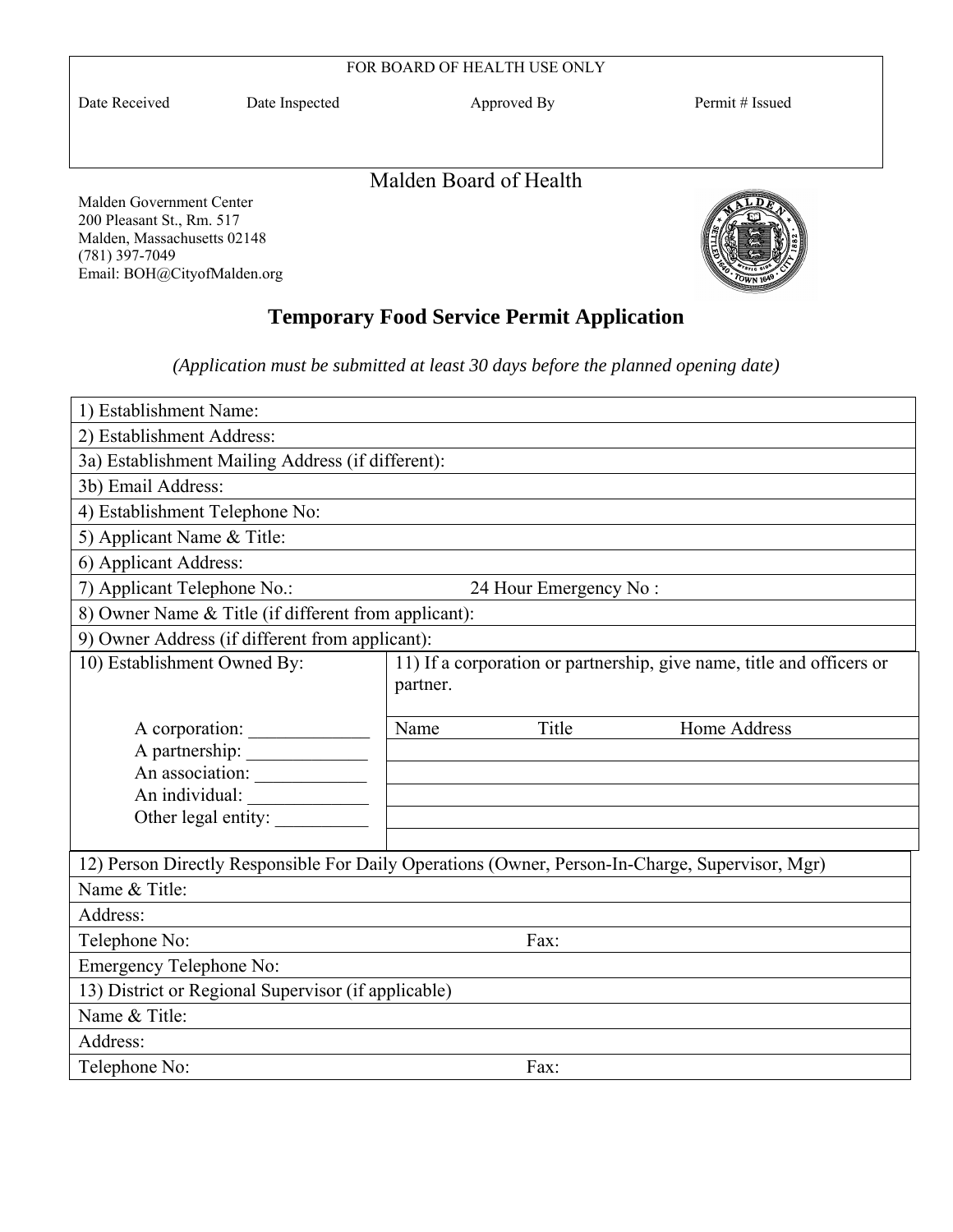# Malden Board of Health **Temporary Food Service Permit Information**

|                                                                         | Temporary Food Service I erniu milormation           |                                                                                             |  |
|-------------------------------------------------------------------------|------------------------------------------------------|---------------------------------------------------------------------------------------------|--|
| 14) Water Source:                                                       |                                                      | 15) Sewage disposal:                                                                        |  |
| DEP Public Water Supply No. (if applicable)                             |                                                      |                                                                                             |  |
| 16) Days and Hours of Operation:                                        |                                                      | 17) No. of Food Employees:                                                                  |  |
| 18) Name of Person-In-Charge Certified in Food Protection Management:   |                                                      |                                                                                             |  |
| Require as of 10/01/2001 in accordance with 105 CMR 590.003 (9A).       |                                                      | Please attach copy of certificate.                                                          |  |
| 19) Person Trained in Anti-Choking Procedures (if 25 seats or more):    |                                                      | $\overline{No}$<br>yes                                                                      |  |
| 20) Location (Circle one):                                              | 21) Establishment Type (Circle All that Apply):      |                                                                                             |  |
| $\Box$ Permanent Structure                                              | $\Box$ Retail (<br>$sq$ ft)                          | $\Box$ Caterer                                                                              |  |
| $\Box$ Mobile<br>$Reg \#:\_$                                            | $\Box$ Food Service-- $($<br>Seats)                  | $\Box$ Food Delivery                                                                        |  |
|                                                                         | □ Food Service -- Takeout                            | $\Box$ Residential Kitchen for Retail Service                                               |  |
| 22) Length of Permit (Circle one):                                      | $\Box$ Food Service -- Institution<br>Meals per day) | $\Box$ Residential Kitchen for Bed and Breakfast<br>Home                                    |  |
| $\sqcap$ Annual                                                         |                                                      |                                                                                             |  |
|                                                                         |                                                      | $\Box$ Residential Kitchen for Bed and Breakfast                                            |  |
| $\Box$ Seasonal / Dates                                                 |                                                      | Establishment                                                                               |  |
|                                                                         | $\Box$ Other (Describe):                             | $\Box$ Frozen Dessert Manufacture                                                           |  |
| □ Temporary / Dates / Time                                              |                                                      |                                                                                             |  |
| 23) FOOD OPERATION                                                      | Definitions:                                         |                                                                                             |  |
| (Check All that Apply)                                                  |                                                      | PHF— potentially hazardous food (time / temperatures controls required).                    |  |
|                                                                         |                                                      | Non-PHF—non-potentially hazardous food (No time / temperatures controls required).          |  |
|                                                                         |                                                      | RTE - ready-to-eat foods (Ex. Sandwiches, salads, muffins which need no further processing) |  |
| □ Sale of Commercially Pre-                                             | $\Box$ PHF—Cook to order.                            | □ Hot PHF cooked or cooled or hot held for More than a                                      |  |
| Packaged Non-PHFs                                                       |                                                      | Single Meal Service.                                                                        |  |
| □ Sale of Commercially Pre-                                             | □ Preparation of PHFs For Hot and Cold               | □ PHF and RTE Food Prepared For Highly Susceptible                                          |  |
| Packaged PHFs                                                           | holding For Single Meal Service.                     | Population Facility.                                                                        |  |
| $\Box$ Delivery of Packaged PHFs                                        | $\Box$ Sale of Raw Animal Foods Intended to          | $\Box$ Vacuum Packaging / Cook / Chill                                                      |  |
|                                                                         | be Prepared by consumer                              |                                                                                             |  |
| $\Box$ Preheating of Commercially<br>Processed Foods For Service within | □ Customer Self · Service                            | □ Use of Process Requiring A Variance And/Or HACCP                                          |  |
| 4 hours                                                                 |                                                      | Plan (including bare hand contact alternative, time as public<br>health control)            |  |
| □ Customer Self-Service Of Non-                                         | □ Ice Manufactured and Packaged for                  | □ Offers Raw or Undercooked Food Of Animal                                                  |  |
| PHF and Non-Perishable Foods                                            | Retail sale                                          | Origin.                                                                                     |  |
| Only                                                                    |                                                      |                                                                                             |  |
| $\Box$ Preparation Of Non-PHFs                                          | □ Juice Manufactured and Packaged                    | □ Prepares Food/Single Meals for catered Event Or                                           |  |
|                                                                         | for retail sale                                      | <b>Institutional Food Service</b>                                                           |  |
| $\Box$ Other (Describe)                                                 | $\Box$ Offers RTE PHF in Bulk quantities.            | To be completed by the Board of Health                                                      |  |
|                                                                         | Retail Sale of Salvage, Out-of-Date                  | Total Permit Fee:                                                                           |  |
|                                                                         | or Reconditioned food                                | Payment is due with application                                                             |  |
|                                                                         |                                                      |                                                                                             |  |

I, the undersigned, attest to the accuracy of the information provided in this application and I affirm that the food establishment operation will comply with 105 CMR 590.00 and all other applicable law. I have been instructed by the Board of health on how to obtain copies of 105 CMR 590.000 and the federal Food Code.

### 24) Signature of Applicant:

Pursuant to MGL Ch. 62C. Sec. 49A. I certify under the penalties of perjury that I, to my best knowledge and belief, have filed all state tax returns and paid state taxes required under law.

25) Social Security Number or Federal ID: \_\_\_\_\_\_\_\_\_\_\_\_\_\_\_\_\_\_\_\_\_\_\_\_\_\_\_\_\_\_\_\_\_\_

26) Signature of Individual or Corporate Name: \_\_\_\_\_\_\_\_\_\_\_\_\_\_\_\_\_\_\_\_\_\_\_\_\_\_\_\_\_\_\_\_\_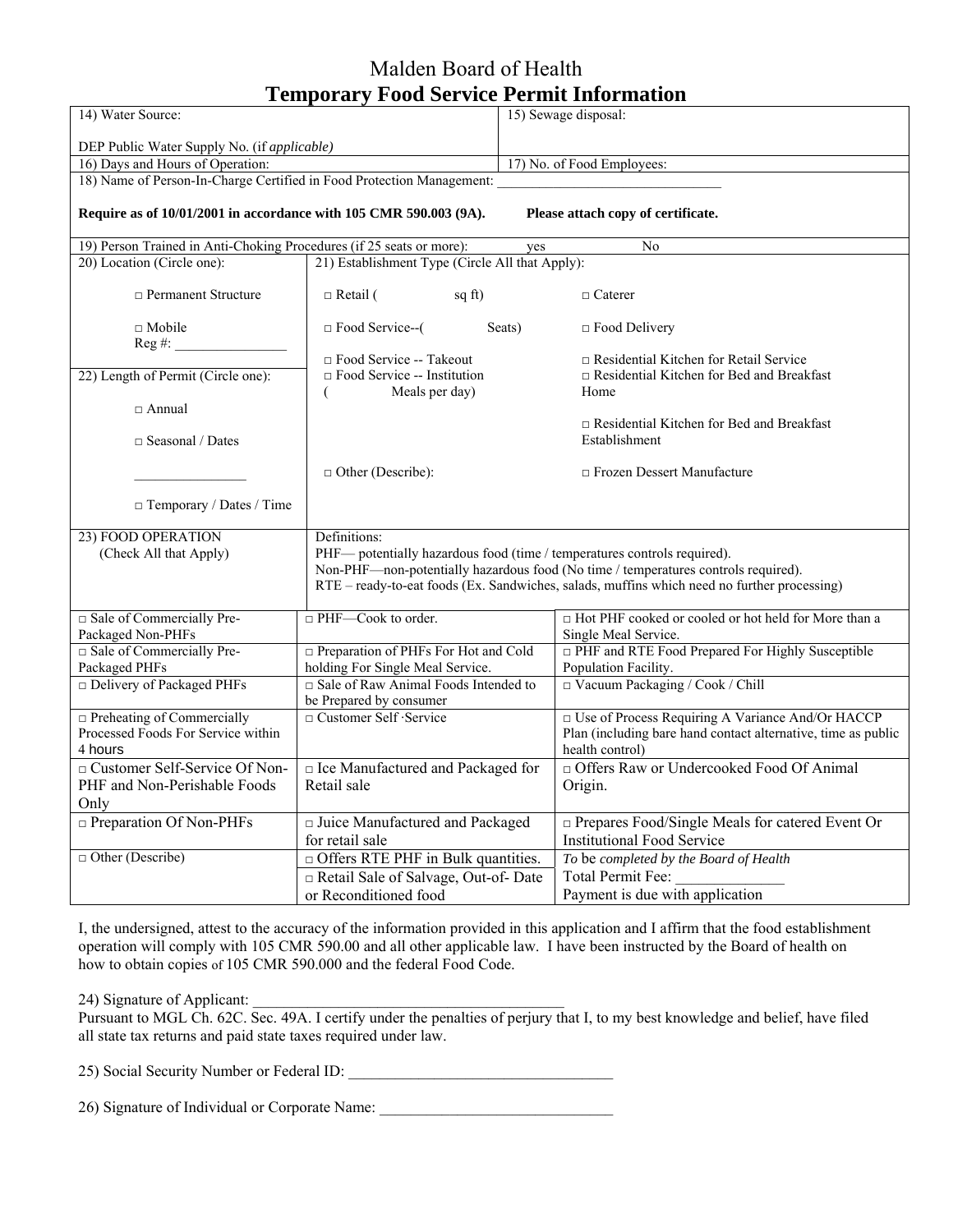Malden Government Center 200 Pleasant St., Rm. 517 Malden, Massachusetts 02148 (781) 397-7049 (781) 397-7350 (FAX) Email: BOH@CityofMalden.org

**City of Malden Massachusetts Board of Health www.cityofmalden.org**



# **TEMPORARY FOOD ESTABLISHMENT OPERATIONS**

# **ARE YOU READY?**

*Use this guide as a checklist to verify compliance with MA Food safety regulations and include this form with your application.*

The following requirements, together with all other applicable provisions of 105 CMR 590.000 the State Sanitary Code for Food Establishments and Food Code requirements, shall apply to this food service activity:

| $\Box$ Application                   | Submit a completed temporary food establishment application to the Local Board of<br>Health a minimum of 30 days prior to the event with the \$75.00 non-refundable<br>application fee and \$30.00 per day permit fee (unless otherwise instructed).                                                                                                                                                                            |  |
|--------------------------------------|---------------------------------------------------------------------------------------------------------------------------------------------------------------------------------------------------------------------------------------------------------------------------------------------------------------------------------------------------------------------------------------------------------------------------------|--|
|                                      | <b>PREMISES</b>                                                                                                                                                                                                                                                                                                                                                                                                                 |  |
| $\Box$ Overhead<br><b>Protection</b> | Outdoor food cooking areas, vending areas and servicing areas shall be provided with<br>overhead protection (FC-6-202.17, 18)                                                                                                                                                                                                                                                                                                   |  |
| $\Box$ Floors                        | Unless otherwise approved, floors shall be constructed of tight wood, asphalt, or other<br>cleanable material. Floors must be easily cleanable.                                                                                                                                                                                                                                                                                 |  |
| $\Box$ Walls & Ceilings              | Walls and ceilings are to be of tight and sound construction to protect from entrance of<br>elements, dust, debris and, where necessary, flying insects. Walls shall be easily<br>cleanable.                                                                                                                                                                                                                                    |  |
| $\Box$ Counters /<br><b>Shelving</b> | All food contact surfaces shall be designed, constructed, and maintained in accordance<br>with the Food Code requirements. Surfaces shall be smooth, easily cleanable, free of<br>rust, dents or pitting, and durable under outdoor use conditions. All other surfaces<br>shall be easily cleanable                                                                                                                             |  |
| $\Box$ Menu                          | The menu and manner for cooking, preparation, and service of the food and beverage<br>items must specifically be identified and evaluated prior issuance a Permit.                                                                                                                                                                                                                                                              |  |
| $\Box$ Electrical                    | Exterior electrical outlets, fixtures, space heaters, etc. must comply with the<br>a)<br>electrical code.<br>Extension cords should be avoided but, if used, must be UL approved, sized to<br>b)<br>serve the equipment and located to prevent a trip hazard.<br>Generator may be powered only by diesel fuel or propane. Approved generator is<br>c)<br>permitted as long as there is no excessive noise or ongoing complaints |  |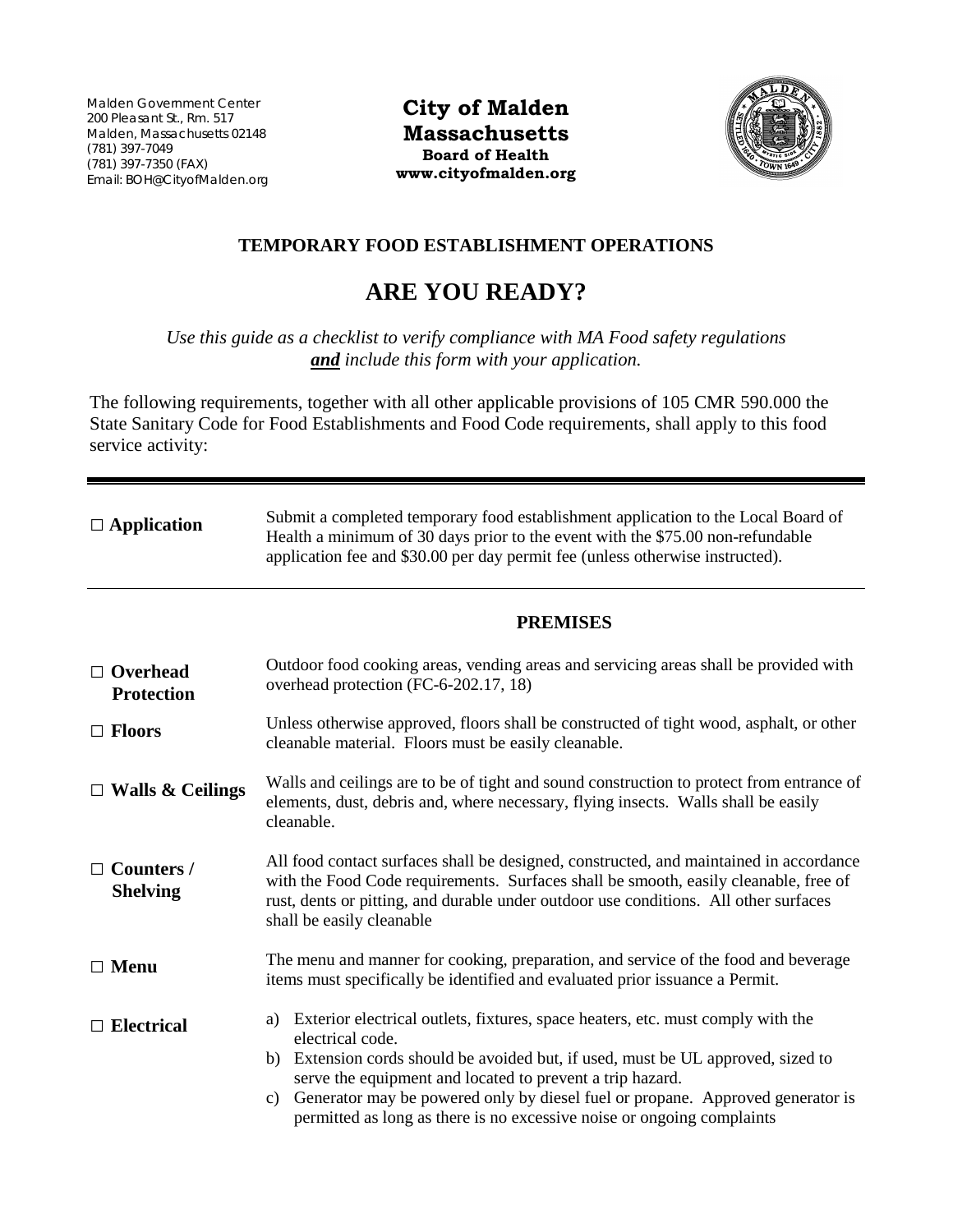#### **TEMPORARY FOOD ESTABLISHMENT OPERATIONS ARE YOU READY?** *Continues*

| $\Box$ Cooking<br><b>Equipment</b> | a) Equipment must be located on hard, durable, cleanable, and non-flammable<br>surface (i.e., concrete, asphalt, paver stones, stainless steel table, etc). Wood,<br>bare dirt, gravel or grass is not permitted. Place cooking equipment and work<br>table on a substitute flooring (e.g. Interlocking floor pad) which is large enough to<br>catch spills all around.                                                            |
|------------------------------------|------------------------------------------------------------------------------------------------------------------------------------------------------------------------------------------------------------------------------------------------------------------------------------------------------------------------------------------------------------------------------------------------------------------------------------|
|                                    | Equipment must be easily movable and be stored inside or be secured against<br>b)<br>unauthorized access when not in use.                                                                                                                                                                                                                                                                                                          |
|                                    | Equipment such as BBQs, propane stoves, grills, should be partitioned or<br>c)<br>otherwise segregated from the public. A distance of at least 4 feet by partition or<br>by other means to protect the food and patrons from burns or splashes of hot<br>grease. Patrons or other unauthorized individuals must be prevented from<br>accessing unsupervised areas where food, food contact surfaces, and equipment<br>are located. |
|                                    | Propane stoves or grills are approved as cooking devices. Charcoal and wood<br>d)                                                                                                                                                                                                                                                                                                                                                  |
|                                    | cooking devices are not recommended.<br>Maintenance and cleaning of all equipment shall be in accordance with chapter 4<br>e)<br>of the Food Code.                                                                                                                                                                                                                                                                                 |
| $\Box$ Lighting                    | a) Provide adequate lighting by natural or artificial means if necessary.<br>b) Light bulbs shall be shatterproof or shielded.<br>Cooking area must have adequate illumination during all hours and shall provide<br>c)<br>enough light so that patrons may move about the area safely and without fear of                                                                                                                         |
|                                    | injury and allow for cleaning.                                                                                                                                                                                                                                                                                                                                                                                                     |
| $\Box$ Hygiene                     | Food and drink spills shall be attended to immediately.                                                                                                                                                                                                                                                                                                                                                                            |
| $\Box$ Hand washing                | A convenient hand washing facility must be available for employee hand washing<br>a)<br>whenever handling unpackaged foods. This sink shall have warm running water,<br>liquid soap and individual paper towel.                                                                                                                                                                                                                    |
|                                    | b) Alternatively for a hand wash sink, provide minimum of 5 gallons potable water in<br>a water dispenser, dispensable liquid soap, dispensable hand sanitizer, paper<br>towels and a 5-gallons or larger bucket labeled "Wastewater" to collect the<br>wastewater. Replenish the potable water as often as possible and never leave<br>water dispenser 3⁄4 empty.                                                                 |
| $\Box$ Restrooms                   | Provide an adequate number of approved toilet and handwashing facilities. These<br>facilities shall be accessible for patrons and employees use.                                                                                                                                                                                                                                                                                   |
| $\Box$ Trash & Debris              | Provide an adequate number of cleanable containers inside and outside the booth.<br>a)<br>Arrangement for proper refuse collection and removal must be arranged.<br>b) An uncovered, non-flammable garbage container is allowed at the grilling station.                                                                                                                                                                           |
| □ Pest Control                     | Insects/rodents shall be controlled to the best of your abilities through good sanitation<br>practices and/or use of approved Integrated Pest Management practices                                                                                                                                                                                                                                                                 |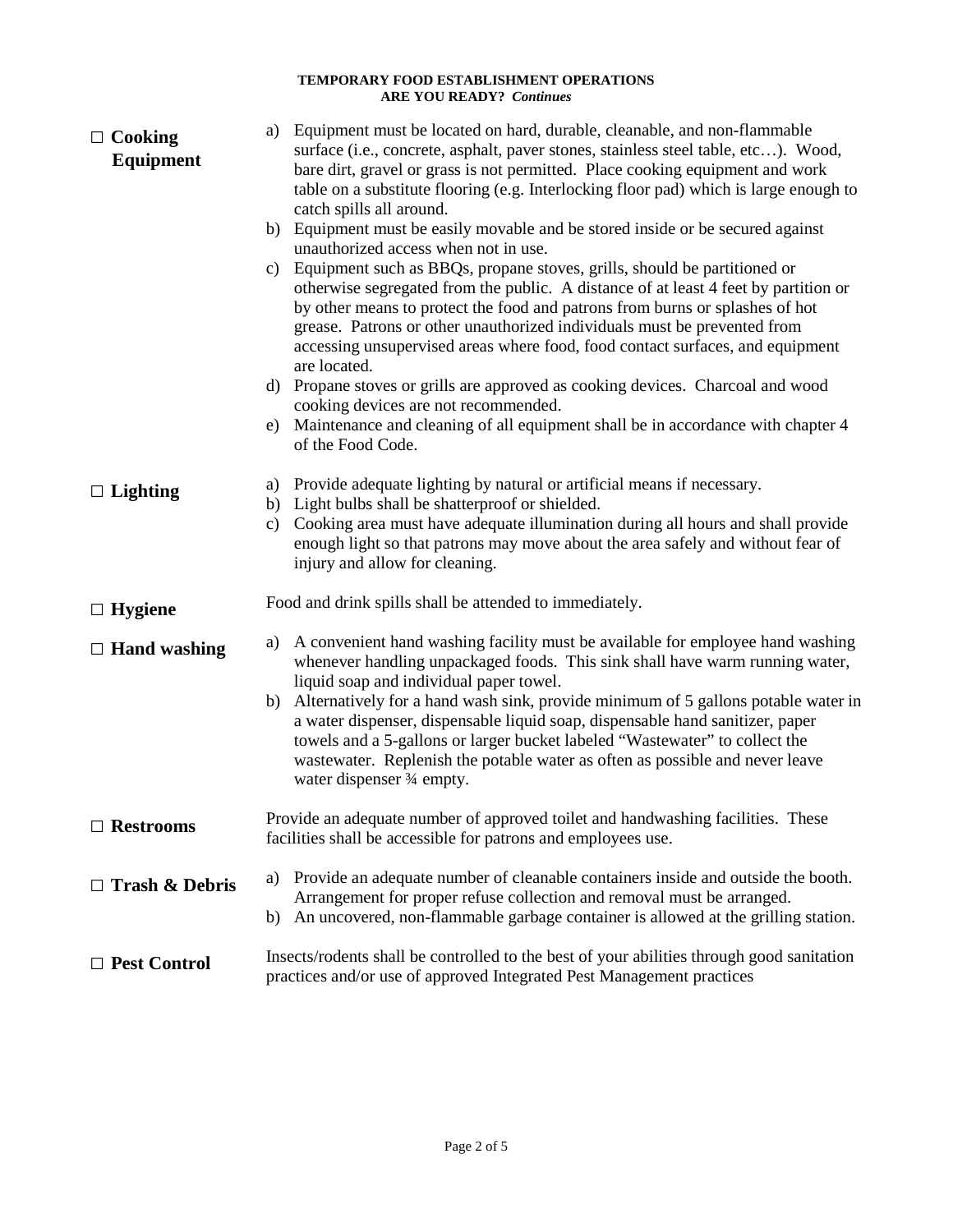# **FOOD & UTENSILS STORAGE AND HANDLING**

| $\Box$ Utensils                           | Suitable utensils must be provided and used so that there is no bare hand contact.<br>a)<br>Utensils must be rotate for every two $(2)$ hours. A set of back-up utensils must be<br>stored clean and dry and in protected location and must be on hand for inspector<br>review.<br>b) Food dispensing utensils must be stored in the food with their handles above the<br>top of the food and container.                                                                                                                                                                                                                                                                                                                                                                                                                                                                                                                                                          |
|-------------------------------------------|-------------------------------------------------------------------------------------------------------------------------------------------------------------------------------------------------------------------------------------------------------------------------------------------------------------------------------------------------------------------------------------------------------------------------------------------------------------------------------------------------------------------------------------------------------------------------------------------------------------------------------------------------------------------------------------------------------------------------------------------------------------------------------------------------------------------------------------------------------------------------------------------------------------------------------------------------------------------|
| $\Box$ Dry Storage                        | All food, equipment, utensils, and single service items shall be stored at least 6 inches<br>off the ground or floor on pallets, tables, or shelving protected from contamination and<br>shall have effective overhead protection.                                                                                                                                                                                                                                                                                                                                                                                                                                                                                                                                                                                                                                                                                                                                |
| $\Box$ Cooling Food                       | Cooling of food is <b>not permitted</b> at the Temporary Food Service Establishment.                                                                                                                                                                                                                                                                                                                                                                                                                                                                                                                                                                                                                                                                                                                                                                                                                                                                              |
| $\Box$ Ice                                | Ice for use as a food or a cooling medium shall be made from potable water.                                                                                                                                                                                                                                                                                                                                                                                                                                                                                                                                                                                                                                                                                                                                                                                                                                                                                       |
| $\Box$ Cold Storage<br>$\Box$ Hot Storage | Keep potentially hazardous foods at or below $41^{\circ}$ F. An effectively insulated<br>a)<br>container with sufficient coolant may be approved by the Board of Health for<br>storage of less hazardous foods, or use at events of short duration.<br>A metal stem thermometer installed to check cold holding temperature every two<br>b)<br>$(2)$ hours.<br>c) Unpackaged food may not be stored in direct contact with un-drained ice.<br>Low ambient air temperature shall not be considered an acceptable alternate to<br>d)<br>cold holding equipment.<br>Use hot food storage units when necessary to keep potentially hazardous foods at<br>a)<br>or above 135°F.<br>b) A metal stem thermometer is installed to check hot holding temperature every two<br>$(2)$ hours.<br>Electrical equipment, propane stoves, grills, etc. must be capable of holding foods<br>C)<br>at 135°F or above. Equipment shall be installed and used in accordance with the |
| $\Box$ Thermometers                       | manufacturer's instructions<br>Use a food thermometer to check temperatures of both hot and cold potentially<br>hazardous food. There must be, at a minimum, at least one working<br>thermometer for hot and cold food temperature checks at the temporary event.                                                                                                                                                                                                                                                                                                                                                                                                                                                                                                                                                                                                                                                                                                 |
| $\Box$ Food Display                       | Cooked food must be prepared for immediate consumption or must be moved to<br>a)<br>and kept in hot holding equipment at or above 135°F until served.<br>Protect food from customers handling, coughing, and sneezing by wrapping,<br>b)<br>sneeze guards or other effective barriers.                                                                                                                                                                                                                                                                                                                                                                                                                                                                                                                                                                                                                                                                            |
| $\Box$ Condiments                         | Condiments must be dispensed in single service type packaging, in pump-style<br>dispensers, or in protected squeeze bottles, shakers, or similar dispensers which<br>prevent contamination of the food by food workers, patrons, insects or other sources.                                                                                                                                                                                                                                                                                                                                                                                                                                                                                                                                                                                                                                                                                                        |
| $\Box$ Consumer                           | Post consumer advisories for raw or undercooked animal foods, if you will be<br>preparing meat, fish, poultry, or eggs cooked to order.                                                                                                                                                                                                                                                                                                                                                                                                                                                                                                                                                                                                                                                                                                                                                                                                                           |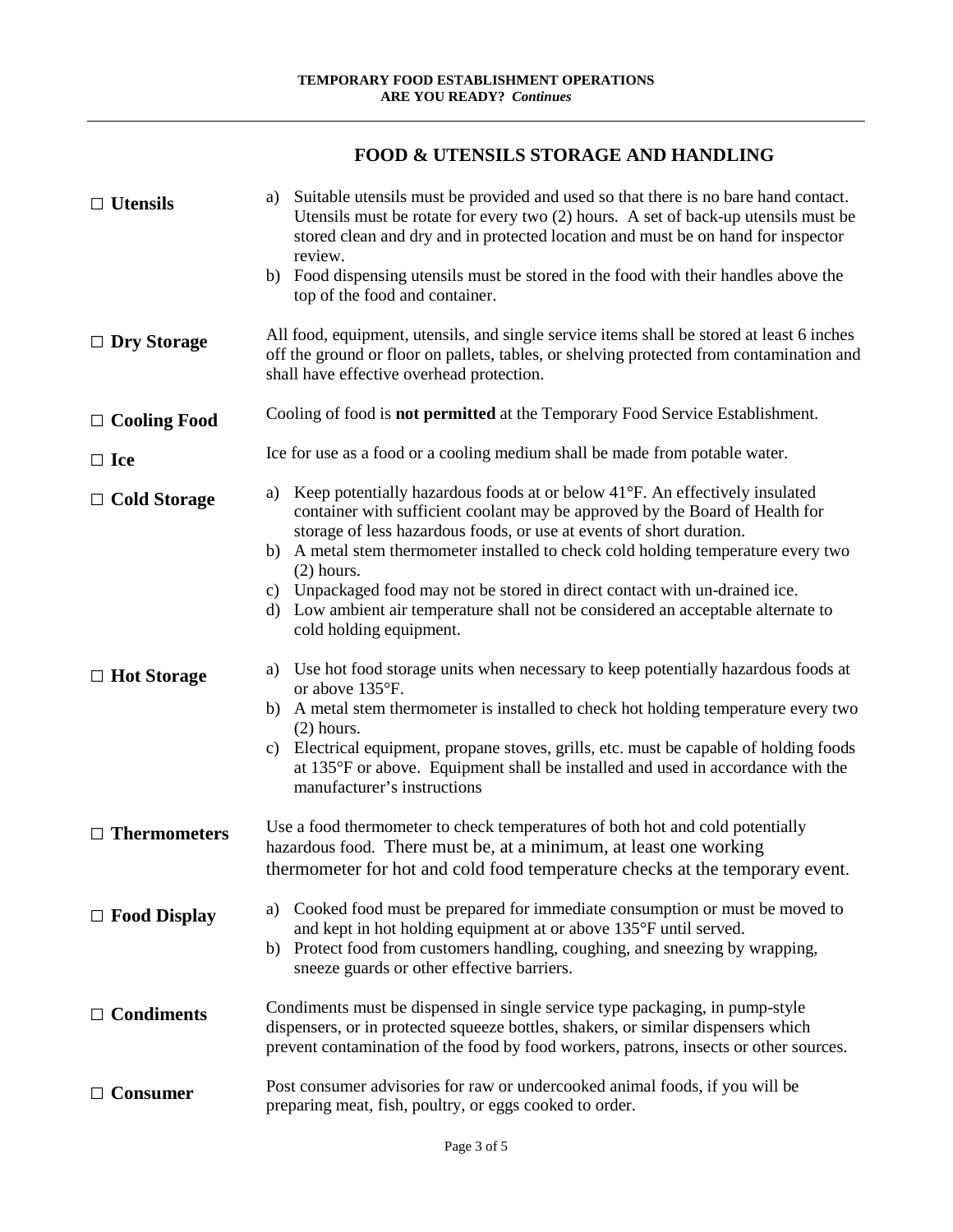#### **TEMPORARY FOOD ESTABLISHMENT OPERATIONS ARE YOU READY?** *Continues*

### **Advisory**

## □ **Food Preparation**

- a) Obtain food from an approved source. Potentially hazardous foods (PHF's) and perishable items may not be prepared in residential kitchens. PHF's and perishable items must be prepared onsite of in a licensed food establishment.
	- b) Food employees must use utensils, disposable papers, disposable gloves or any other means approved by the Board of Health to prevent bare hand contact with ready-to-eat food. We will require a separate waste can for gloves / deli tissues in order to monitor usage.
	- c) Protect all storage, preparation, cooking and serving areas from contamination.

# **PERSONNEL**

| $\Box$ Person in<br><b>Charge</b> | There must be one designated person in charge at all times responsible for compliance<br>with regulations. You must submit a copy of your Food Manager Certificate with<br>your application. This certificate is required for the temporary event.                                                                                                                                                                                                                                                                               |
|-----------------------------------|----------------------------------------------------------------------------------------------------------------------------------------------------------------------------------------------------------------------------------------------------------------------------------------------------------------------------------------------------------------------------------------------------------------------------------------------------------------------------------------------------------------------------------|
| $\Box$ Health                     | The person-in-charge must tell food employees that if they are experiencing<br>a)<br>vomiting and/or diarrhea, or have been diagnosed with a disease transmissible<br>through food, they cannot work with food or clean equipment and utensils.<br>Infected cuts and lesions on fingers or hands must be covered and protected with<br>b)<br>waterproof materials.                                                                                                                                                               |
| $\Box$ Hygiene                    | Food employees must have clean outer garments and effective hair restraints.<br>a)<br>Tobacco usage, eating and drinking are not permitted by food employees in the<br>food preparation and service area.<br>b) All foodhandlers must wear hair restraints hands in accordance with<br>Massachusetts Food Code, 2-402.11<br>Smoking in or adjacent to an outdoor cooking/serving area is prohibited.<br>C)<br>Install hand sanitizer and individual disposable paper towels thought out for<br>d)<br>patrons and employees use   |
| $\Box$ Clothing                   | Store personal clothing and belongings in a designated place in the booth, away from<br>food preparation, food service and ware washing areas.                                                                                                                                                                                                                                                                                                                                                                                   |
| $\Box$ Animal                     | No animal shall be allowed in a Temporary Food Service Establishment and outdoor<br>cooking area unless authorized by state law. Patrol dogs accompanying security or<br>police officers shall be permitted in offices, storage areas, outside storage areas, and<br>outside areas of the establishment's premises. Sentry dogs may be permitted within the<br>perimeter of outside fenced areas for security reasons. Service animals, including those<br>in training, shall be permitted in customer service and office areas. |